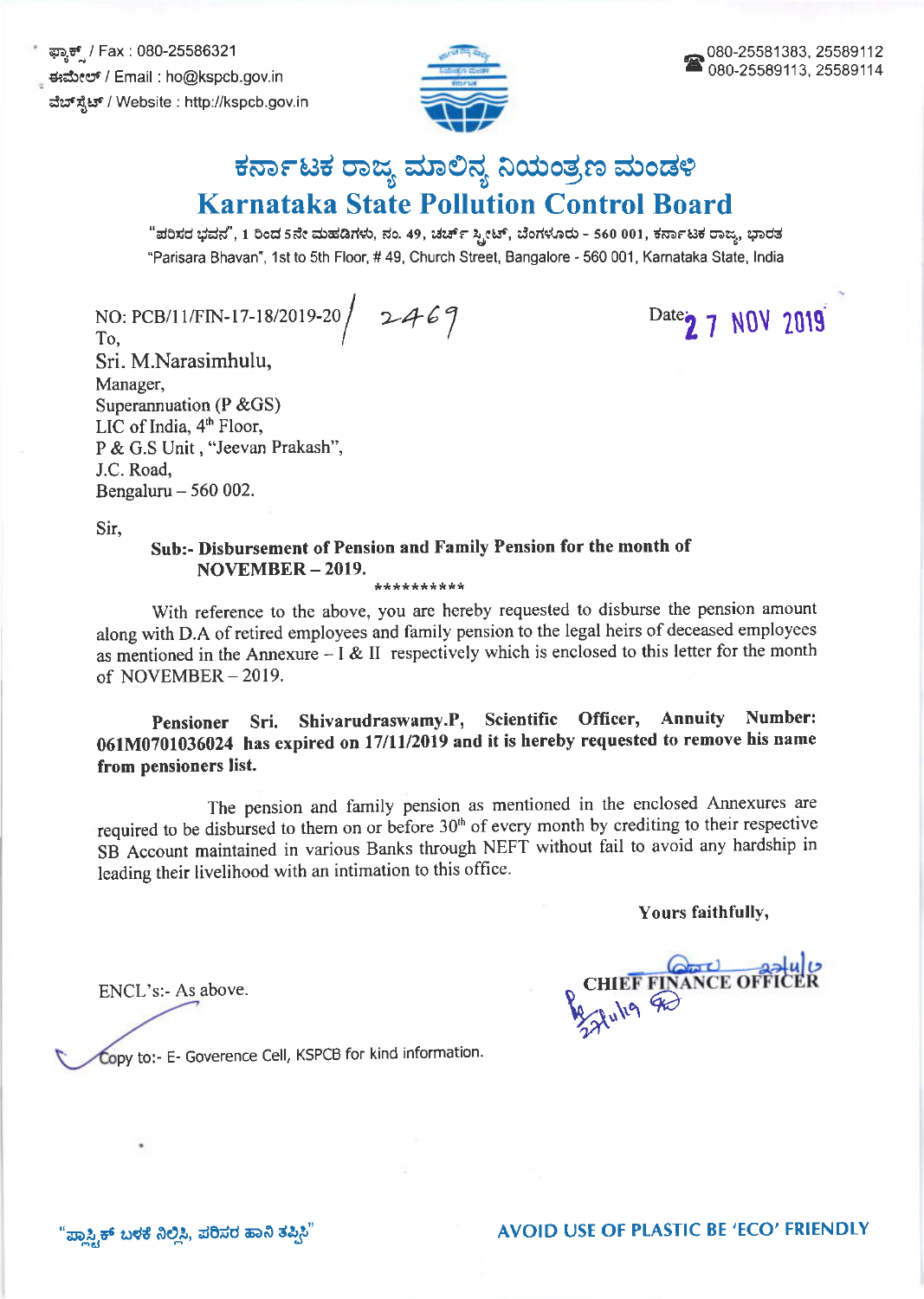## NOV-I9 P

×

ANNEXURE <mark>-</mark>1

Statement showing the details of monlhly pension to be disbursed to the following retired employees of K S P C B for the month of NOVEMBER- 2019

| SI.No           | Names (Sri/Smt)                | <b>Annuity Number</b>            | Pension (Rs.)  |
|-----------------|--------------------------------|----------------------------------|----------------|
| $\mathbf{1}$    | Sampangi Ramaiah. C.N.         | 30-1170                          | 20631          |
| $\overline{2}$  | Sree Rangamma                  | 501M0530008996                   | 26972          |
| 3               | Ramaiah B.                     | 501M1007008601                   | 48063          |
| $\overline{4}$  | Sreeramalu. N                  | 061M0701013225                   | 16148          |
| $\overline{5}$  | Shankaramma. M                 | 501M0201012086                   | 11803          |
| $\overline{6}$  | Bharat'n Bhushan K.            | 501M1231011694                   | 23882          |
| 7               | Ramakrishna. S                 | 061M0121017562                   | 46913          |
| $\overline{8}$  | Shambhavi Kamath               | 061M0101018514                   | 21097          |
| $\overline{9}$  | Bheem Naik T.                  | 061M0101018552                   | 22811<br>17745 |
| 10              | Rajeshwari B.N.<br>Muralidhara | 061M0601020930                   | 14452          |
| 11              | Narasimhaiah N.                | 061M0301020672<br>061M0601020738 | 26516          |
| 12              |                                | 061M0701020892                   | 17296          |
| 13              | Kullegowda D.                  |                                  |                |
| 14              | Shamanna J.                    | 061M0901021242                   | 15050          |
| 15              | Althaf Hussain C.              | 061M1101021692                   | 18615          |
| 16              | Shyamsundar R.                 | 061M1101022207                   | 45768          |
| 17              | Shivakumar Nagur               | 061M0401023678                   | 16895          |
| 18              | Vasantha C.                    | 061M0501023227                   | 23847          |
| 19              | Ramegowda S.K.                 | 061M0701024112                   | 22859          |
| $\overline{20}$ | Krishna                        | 061M0701024113                   | 17045          |
| $\overline{21}$ | Shivakumar S.R.                | 061M0401024637                   | 9329           |
| 22              | Eshappa                        | 061M1201025433                   | 18120          |
| 23              | Siddaraju H.                   | 061M0701024114                   | 22859          |
| 24              | Jayapraksh M.N.                | 061M0603030610                   | 46452          |
| 25              | Ningarajappa N.                | 061M0601027289                   | 15686          |
| 26              | Simha M.D.N.                   | 061M0601027370                   | 48522          |
| 27              | Venkatasubbarao M.S.           | 061M0801028311                   | 20466          |
| 28              | Sujatha N.R.                   | 061M0301030193                   | 19011          |
| 29              | Narayanaswamy C.               | 061M0603030611                   | 19931          |
| 30              | Bhagyavan J.                   | 061M0609030713                   | 10220          |
| 31              | Basavaraju Urs V.              | 061M0617030831                   | 19735          |
| 32              | Panchaiah Nandikol             | 061M0901032087                   | 23847          |
| 33              | K.S Subbalakshmi               | 061M1222033169                   | 20069          |
| 34              | Vijaylakshmi G.                | 061M0518034247                   | 19908          |
| 35              | Pamila G.                      | 061M0601035674                   | 14956          |
| 36              | Shabbir Hussain                | 061M0701036054                   | 17100          |
| 37              | T.R.Basavarajappa              | 061M0701035818                   | 17630          |
| 38              | Prakash S.                     | 061M0701036057                   | 21315          |
| 39              | Madachar                       | 061M0701036052                   | 11234          |
| 40              | Venkatesh A.T                  | 061M1001037690                   | 19731          |
|                 |                                | 061M1101038791                   | 20970          |
| 41              | C.Pushpa<br>M.S.Muralidhara    | 061M0101039277                   | 18611          |
| 42              |                                | 061M0201039434                   | 13573          |
| 43              | Siddashetty                    | 061M0301039875                   | 18422          |
| 44              | Mallappa                       | 061M0501040461                   | 26725          |
| 45              | A.V.Nagaraj Shetty             | 061M0501040459                   | 14041          |
| 46              | R.Shekar                       |                                  |                |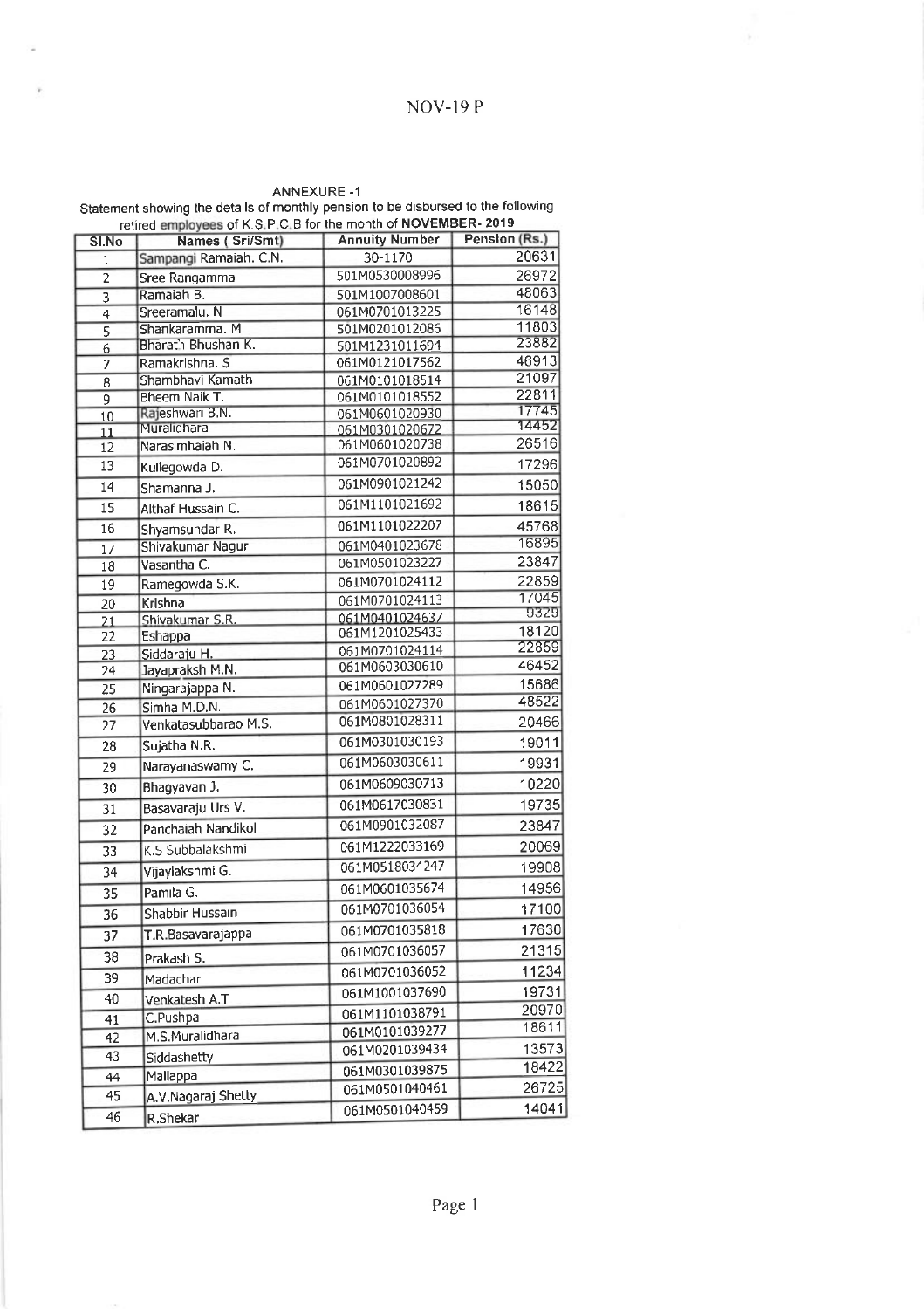NOV-I9 P

| 47              | R.N.Wadekar                    | 061M1001042768                   | 11984   |
|-----------------|--------------------------------|----------------------------------|---------|
| 48              | Manjunagaraju                  | 061M1001042783                   | 20308   |
| 49              | S.Y.Sampath Kumar              | 061M0801041464                   | 22467   |
| 50              | <b>B.H.Venkatesh</b>           | 061M0801041465                   | 20888   |
| $\overline{51}$ | <b>Gulab Singh</b>             | 061M0901042748                   | 20234   |
| 52              | H.R.Mohan kumar                | 061M0901042703                   | 19428   |
| 53              | L.Narayana Swamy               | 061M0901042705                   | 31611   |
| 54              | R.Raghupathi                   | 061M0901042704                   | 13788   |
| $\overline{55}$ | Muniyamma                      | 061M1201043982                   | 8501    |
| 56              | T.R.Rangamma                   | 061M1201044284                   | 13791   |
| 57              | C.Channaiah                    | 061M1201044506                   | 27650   |
| $\overline{58}$ | M.R.Rachappana Mata            | 061M0301046257                   | 17985   |
| 59              | S.Nanda Kumar                  | 061M0201045339                   | 48522   |
| 60<br>61        | Venkataswamy<br>R.Narayana Rao | 061M0501040463                   | 13142   |
| 62              | S.Balakrishna                  | 061M0701047821<br>061M0701047824 | 14344   |
| 63              | M.P. Thasildhar                |                                  | 23554   |
| 64              | V.Ananda                       | 061M0701047826                   | 21378   |
| 65              |                                | 061M0701047827                   | 24346   |
| 66              | C.Jaya Kumar                   | 061M1201049877                   | 19410   |
|                 | Shivagiriyaiah                 | 061M0101050270                   | 18757   |
| 67<br>68        | G.Chandrashekar                | 061M0101050269                   | 26812   |
|                 | T.Manjulakshi                  | 501200000076                     | 24713   |
| 69              | <b>G.Srinivasa Murthy</b>      | 501200000074                     | 18804   |
| 70              | <b>B.G.Jekinakatti</b>         | 501200000075                     | 16956   |
| 71              | S.Sudha                        | 501200000113                     | 20779   |
| 72              | Hanumanthappa                  | 501200000201                     | 17889   |
| $\overline{73}$ | P.M.Shiddanagoudar             | 501200000276                     | 24332   |
| 74              | R.Thipperangappa               | 501200000274                     | 16123   |
| 75              | N.Lakshman                     | 501200000642                     | 30830   |
| $\overline{76}$ | K.M.Lingaraju                  | 501200000671                     | 35523   |
| 77              | C.M.Satheesh                   | 501200000670                     | 36438   |
| 78              | ShanthaKumari, R               | 501200000858                     | 29303   |
| 79              | Sarathy.P                      | 501200000860                     | 21993   |
| 80              | N.Venugopal Murthy             | 501200000882                     | 25919   |
| 81              | <b>B.G.Mohankrishnan</b>       | 501200002925                     | 44083   |
| 82              | M.Lakshman                     |                                  | 38267   |
| 83              | R.Gurumurthy                   | 501200003226                     | 37351   |
| 84              | <b>B.Nagappa</b>               | 501200003227                     | 26523   |
| 85              | Kalaichelvi.G                  | 501200003294                     | 27913   |
| 86              | Manjunatha.K                   |                                  | 25920   |
| 87              | <b>B.N.Ramesh kumar</b>        |                                  | 42034   |
| 88              | C.Kariyappa                    |                                  | 16851   |
| 89              | C.Vijayalakshmi                |                                  | 16851   |
| 90              | Thayappa                       |                                  |         |
|                 |                                | <b>TOTAL</b>                     | 17889   |
|                 |                                |                                  | 2055055 |

Chief Finance Office 22/4/15 Karnataka State Pollution Control Board  $\frac{16561}{16}$ <sup>11</sub>(4)</sup> Page 2